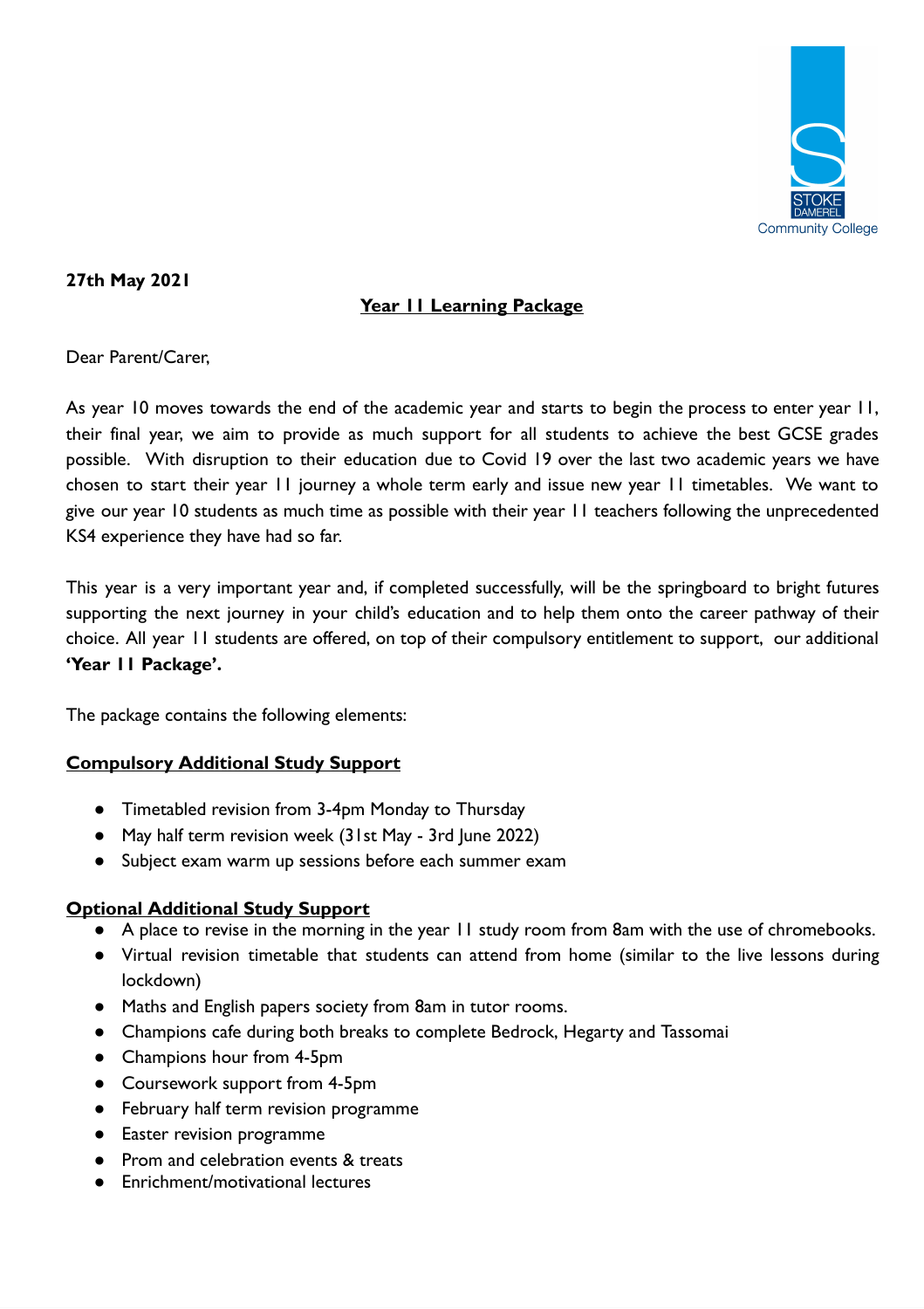Our **compulsory additional study** time gives students an additional 4 hours of revision a week, and an additional week of study, which will support our students to keep on top of their revision and avoid the last minute unhelpful panic. On top of this we recommend that the students do an additional 15 hours of revision a week (2 hours a day), so the 'optional additional study sessions' could potentially provide students with another 11 ½ hours per week of time in front of expert teachers supporting their revision and independent learning, so that they can get the hours done in school leaving more time at home for extra study, out of school activities and plenty of rest and early nights. The more time they place themselves with experts the better chance they will have of being successful. The optional element of the year 11 package is only available to those students who complete the compulsory elements.

The **compulsory 3 - 4 pm sessions** are for **ALL** students, however, we do appreciate that there may be some unforeseen circumstances that may mean a student has to miss a revision session. (Please speak with Mr Ward or myself to let us know if this is the case). BUT, if a student misses a twilight revision session for no apparent reason or receives a B2 for off task behaviour in a revision session they will be given a **'strike'** . If they receive **2 strikes** we will contact you to let you know. If any student then receives a **third strike**  they will be removed from the year 11 package entirely. A student can only be reinstated back into the 'year 11 package' once they have written a letter to Miss Frier, our Principal, stating how they intend to get it right and how they will make up the hours of study lost. A meeting will then take place with yourselves, your son/daughter and Miss Frier to discuss them coming back into the year 11 package optional entitlements.

If you have any questions or queries please do not hesitate to contact me via email, [sgill@sdcc.net](mailto:sgill@sdcc.net) or Mr Jonathan Ward, *jward@sdcc.net*, and we will be happy to help. I look forward to working with you this year to ensure your child is successful in attaining the best possible GCSE grades.

Yours sincerely

 $\begin{picture}(220,20) \put(0,0){\line(1,0){10}} \put(15,0){\line(1,0){10}} \put(15,0){\line(1,0){10}} \put(15,0){\line(1,0){10}} \put(15,0){\line(1,0){10}} \put(15,0){\line(1,0){10}} \put(15,0){\line(1,0){10}} \put(15,0){\line(1,0){10}} \put(15,0){\line(1,0){10}} \put(15,0){\line(1,0){10}} \put(15,0){\line(1,0){10}} \put(15,0){\line($ 

Mr Steve Gill Assistant Vice Principal